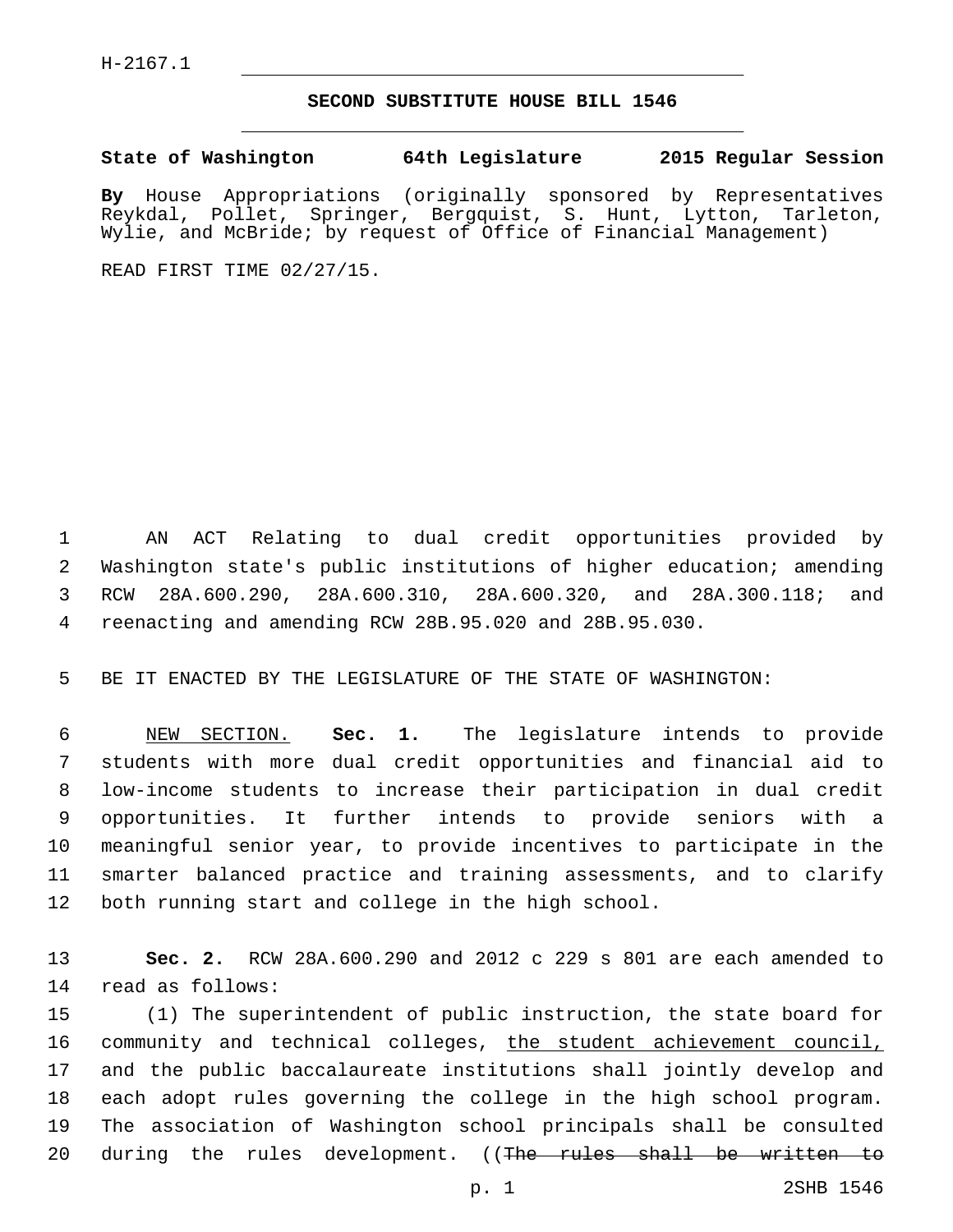encourage the maximum use of the program and may not narrow or limit 2 the enrollment options.)) Rules for the program shall be updated by December 1, 2015. The update shall address course requirements so 4 that courses offered through the college in the high school program meet the standards for transferable college credit for the purposes of meeting general education requirements or degree requirements at institutions of higher education.

 (2) College in the high school programs shall each be governed by a local contract between the district and the institution of higher 10 education, in compliance with the ((guidelines)) rules adopted ((by 11 the superintendent of public instruction, the state board for community and technical colleges, and the public baccalaureate 13 institutions)) under subsection (1) of this section.

 (3) The college in the high school program must include the 15 provisions in this subsection.

 (a) The high school and institution of higher education together shall define the criteria for student eligibility. The institution of 18 higher education may charge tuition fees ((to participating)) per 19 enrolled student((s)) on a per credit basis as provided in subsection (5) of this section. If specific funding is provided in the omnibus appropriations act for per credit subsidies under subsection (5)(b) of this section, the maximum per credit fee charged to any enrolled student may not exceed the amount of the per credit subsidy.

 (b) School districts shall report no student for more than one full-time equivalent including college in the high school courses.

 (c) The funds received by the institution of higher education may not be deemed tuition or operating fees and may be retained by the 28 institution of higher education.

 (d) Enrollment information on persons registered under this section must be maintained by the institution of higher education separately from other enrollment information and may not be included in official enrollment reports, nor may such persons be considered in any enrollment statistics that would affect higher education 34 budgetary determinations.

 (e) A school district must grant high school credit to a student enrolled in a program course if the student successfully completes 37 the course. ((If no comparable course is offered by the school district, the school district superintendent shall determine how many 39 credits to award for the course.)) The determination of the number of high school credits shall be made in writing before the student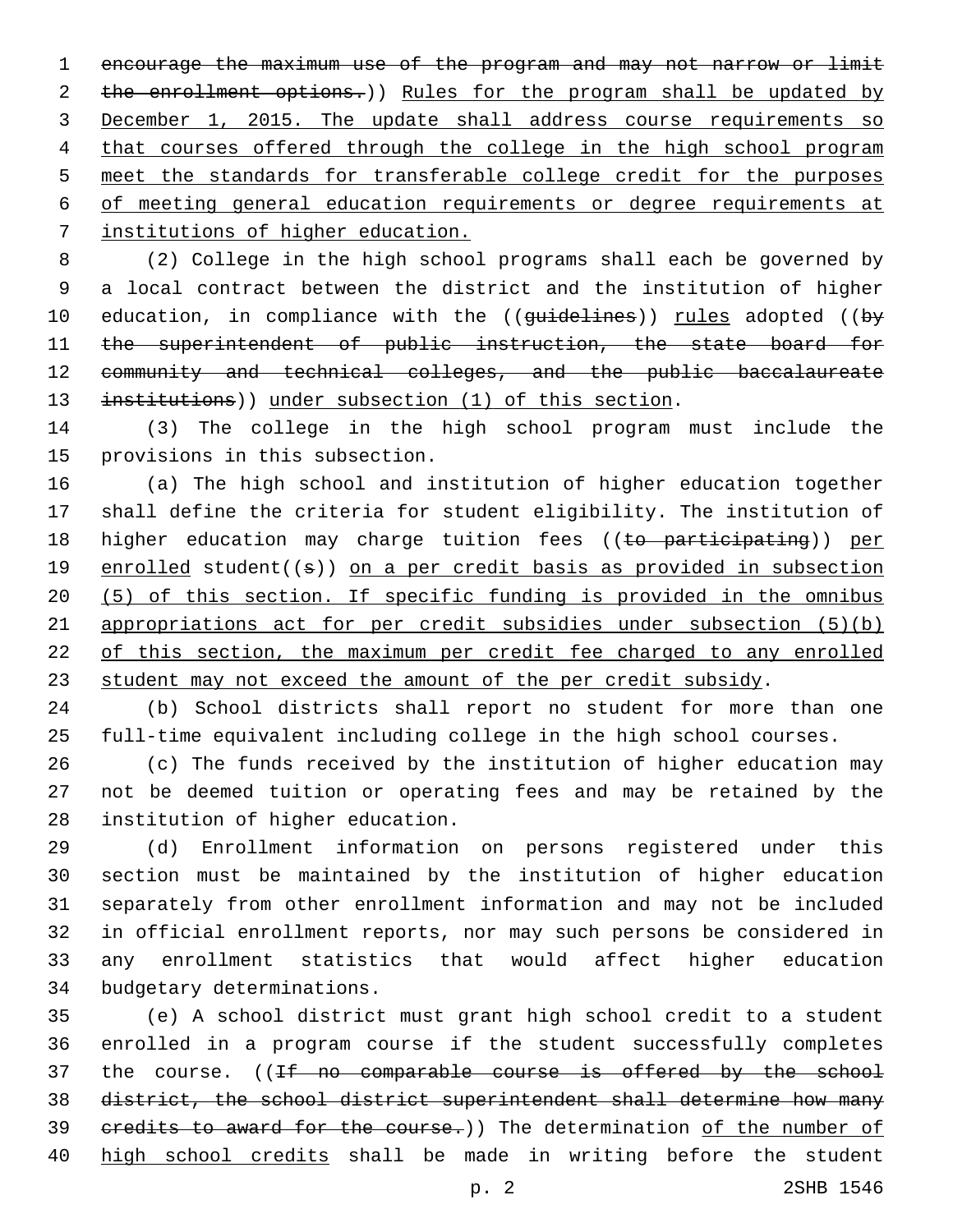enrolls in the course. The credits shall be applied toward graduation requirements and subject area requirements. Evidence of successful completion of each program course shall be included in the student's 4 secondary school records and transcript.

 (f) ((An)) The participating institution of higher education must grant college credit to a student enrolled in a program course if the student successfully completes the course. The college credit shall 8 be applied toward general education requirements or ((major)) degree 9 requirements. ((If no comparable course is offered by the college, 10 the institution of higher education at which the teacher of the program course is employed shall determine how many credits to award for the course and whether the course fulfills general education or 13 major requirements.)) Evidence of successful completion of each program course must be included in the student's college transcript.

15 (g) Tenth, eleventh, and twelfth grade students or students who have not yet received a high school diploma or its equivalent and are 17 eligible to be in the tenth, eleventh, or twelfth grades may participate in the college in the high school program.

 (h) Participating school districts must provide general information about the college in the high school program to all 21 students in grades ((ten, eleven, and)) eight through twelve and to 22 the parents and guardians of those students.

 (i) Full-time and part-time faculty at institutions of higher education, including adjunct faculty, are eligible to teach program 25 courses.

 (4) The definitions in this subsection apply throughout this 27 section.

 (a) "Institution of higher education" has the meaning in RCW 28B.10.016 and also includes a public tribal college located in Washington and accredited by the Northwest commission on colleges and universities or another accrediting association recognized by the 32 United States department of education.

 (b) "Program course" means a college course offered in a high school under the college in the high school program by an institution of higher education. To be considered a "program course" a comparable course must be offered for college credit to matriculated students at the institution and the course must satisfy a general education 38 requirement or degree requirement.

 (c) "Eligible students," for purposes of a per credit subsidy, are those students who are enrolled by the first day of the program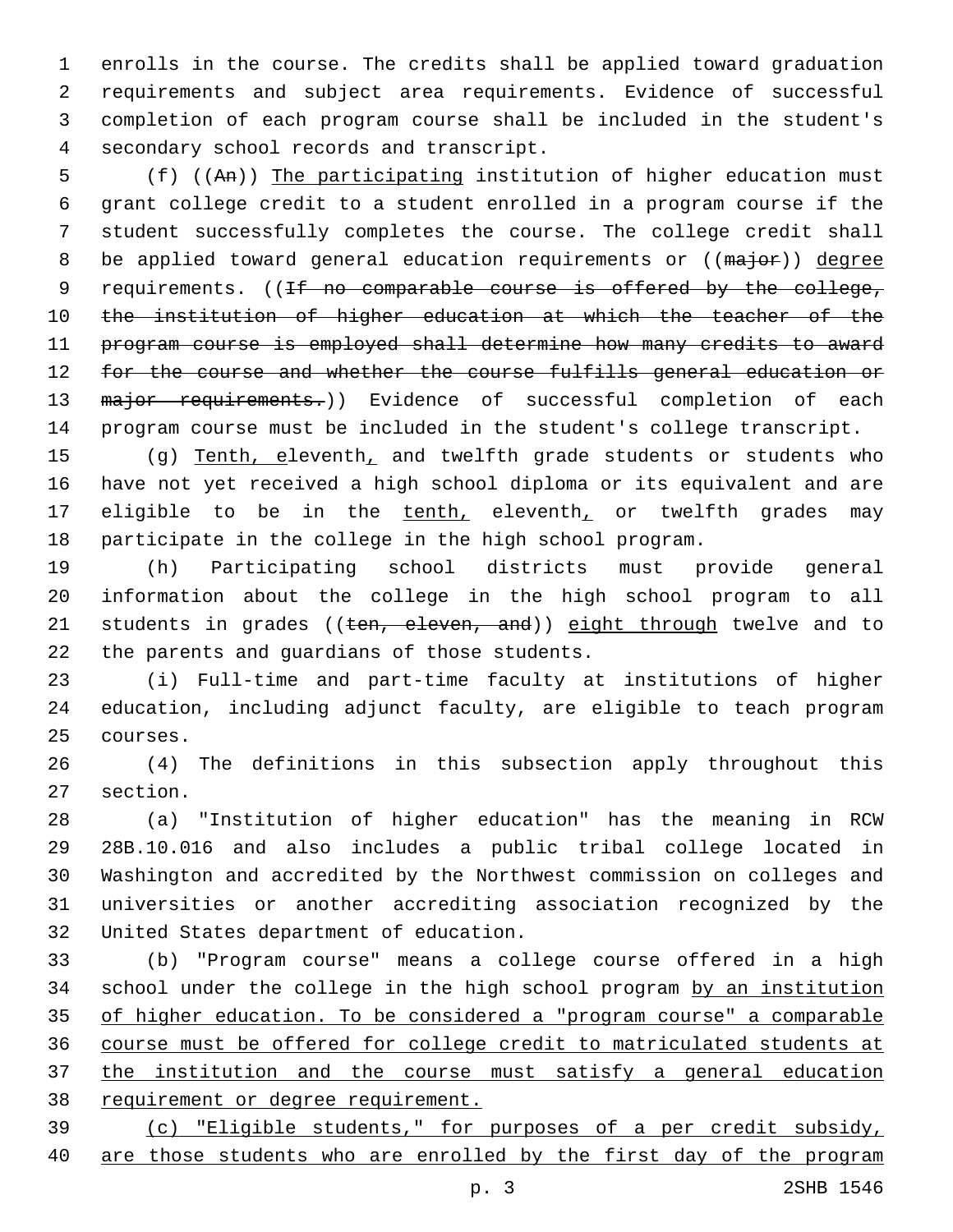course and who have been deemed eligible for free or reduced-price 2 lunch at least once in the last five years.

 (5)(a) A district or a student may pay the tuition fees charged under subsection (3) of this section.

 (b)(i) Subject to appropriation, a per credit subsidy shall be provided for eligible students in participating districts. The per credit subsidy must be a minimum of sixty-five dollars per quarter 8 credit in the 2015-16 school year, after which the per credit subsidy must be adjusted annually for inflation. The maximum annual number of subsidized credits shall be specified in the omnibus appropriations act, which must not exceed ten credits.

 (ii) Districts wishing to participate in the subsidy program must 13 annually apply to the office of the superintendent of public 14 instruction by July 1st of each year and report the preliminary estimate of eligible students to receive the subsidy and the total number of projected credit hours.

 (iii) The office of the superintendent of public instruction shall notify districts by September 1st of each school year if the 19 district's students will receive the subsidy. If more districts apply than funding is available, the office of the superintendent of public instruction shall prioritize the district applications. The superintendent shall develop factors to determine priority including, but not limited to, the number dual credit opportunities available for low-income students in the districts.

 (iv) Districts shall remit any subsidies on behalf of the students to the participating institution of higher education and those students shall not be required to pay for the subsidized credits.

 (c) Districts are encouraged to pay the costs for students not 30 eligible for the per credit subsidy.

 (d) Students may pay college in the high school fees with advanced college tuition payment program tuition units at a rate set by the advanced college tuition payment program governing body under chapter 28B.95 RCW.

 **Sec. 3.** RCW 28A.600.310 and 2012 c 229 s 702 are each amended to read as follows:36

 (1)(a) Eleventh and twelfth grade students or students who have not yet received the credits required for the award of a high school diploma and are eligible to be in the eleventh or twelfth grades may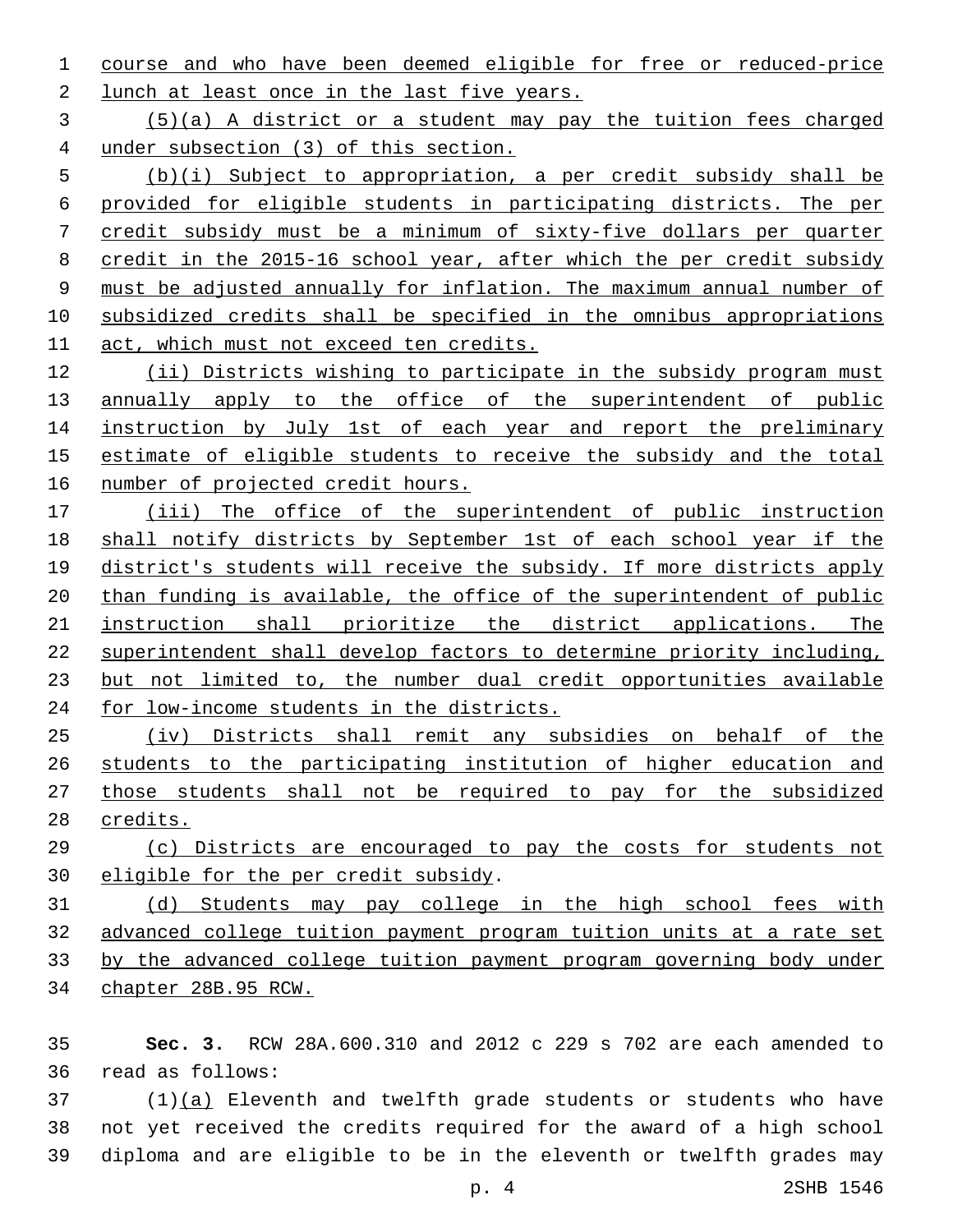apply to a participating institution of higher education to enroll in courses or programs offered by the institution of higher education. A student receiving home-based instruction enrolling in a public high school for the sole purpose of participating in courses or programs offered by institutions of higher education shall not be counted by the school district in any required state or federal accountability reporting if the student's parents or guardians filed a declaration of intent to provide home-based instruction and the student received home-based instruction during the school year before the school year in which the student intends to participate in courses or programs offered by the institution of higher education. Students receiving home-based instruction under chapter 28A.200 RCW and students attending private schools approved under chapter 28A.195 RCW shall not be required to meet the student learning goals, obtain a certificate of academic achievement or a certificate of individual achievement to graduate from high school, or to master the essential academic learning requirements. However, students are eligible to enroll in courses or programs in participating universities only if the board of directors of the student's school district has decided to participate in the program. Participating institutions of higher education, in consultation with school districts, may establish admission standards for these students. If the institution of higher education accepts a secondary school pupil for enrollment under this section, the institution of higher education shall send written notice to the pupil and the pupil's school district within ten days of acceptance. The notice shall indicate the course and hours of 27 enrollment for that pupil.

 (b) Beginning September 1, 2015, all course sections and programs offered through running start must be open for registration to matriculated students at the participating institution of higher education and may not be offered at high schools consisting solely of high school students.

 (2)(a) In lieu of tuition and fees, as defined in RCW 28B.15.020 34 and 28B.15.041:

 (i) Running start students shall pay to the community or technical college all other mandatory fees as established by each community or technical college and, in addition, the state board for community and technical colleges may authorize a fee of up to ten percent of tuition and fees as defined in RCW 28B.15.020 and 28B.15.041; and40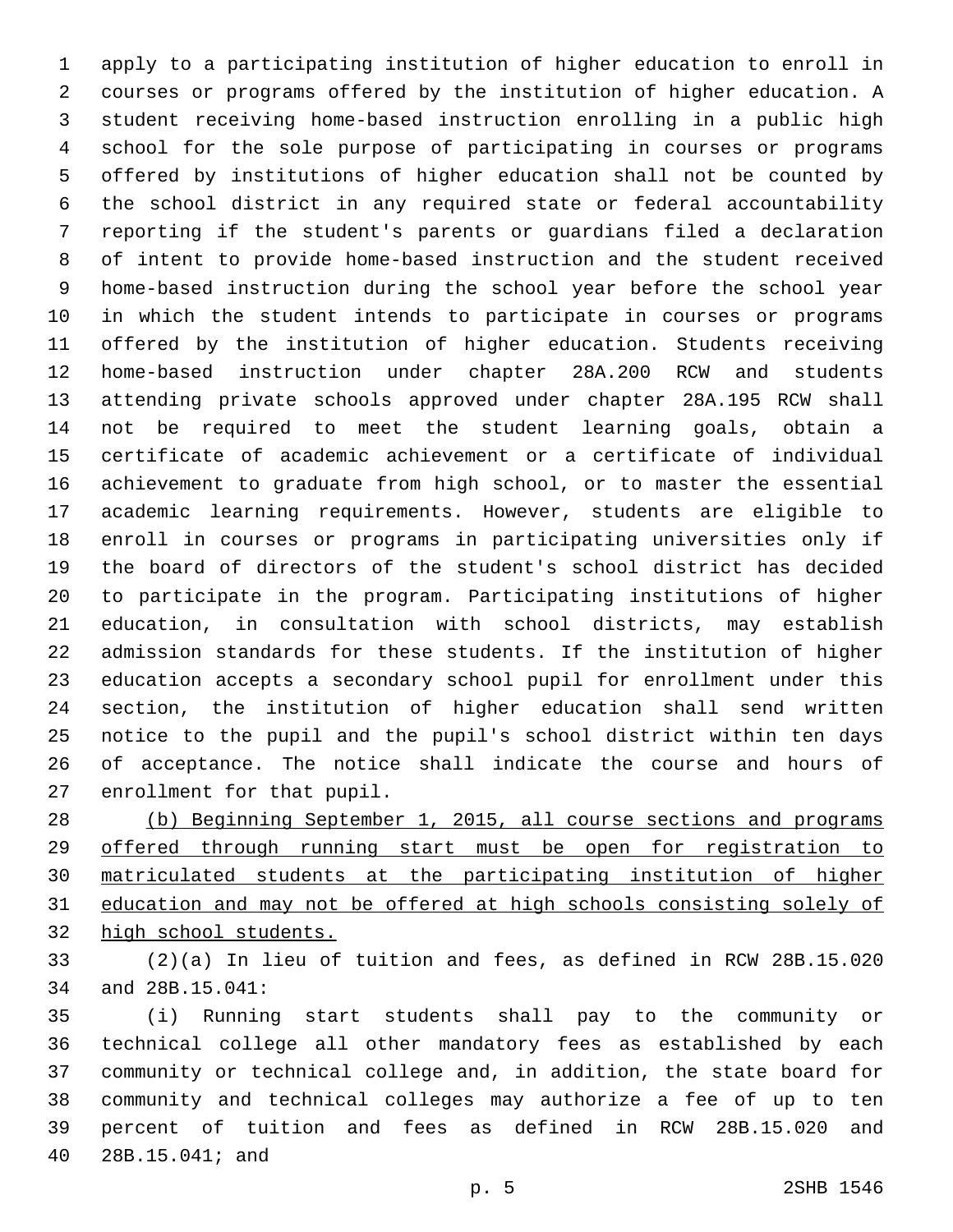(ii) All other institutions of higher education operating a running start program may charge running start students a fee of up to ten percent of tuition and fees as defined in RCW 28B.15.020 and 4 28B.15.041 in addition to technology fees.

 (b) The fees charged under this subsection (2) shall be prorated based on credit load.6

 (c) Students may pay fees under this subsection with advanced college tuition payment program tuition units at a rate set by the advanced college tuition payment program governing body under chapter 28B.95 RCW.

 (3)(a) The institutions of higher education must make available fee waivers for low-income running start students. Each institution must establish a written policy for the determination of low-income students before offering the fee waiver. A student shall be considered low income and eligible for a fee waiver upon proof that the student is currently qualified to receive free or reduced-price 17 lunch. Acceptable documentation of low-income status ((may also)) includes, but is not limited to, documentation that a student has 19 been deemed eligible for free or reduced-price lunches at least once in the last five years, or other criteria established in the 21 institution's policy.

 (b) Institutions of higher education, in collaboration with relevant student associations, shall aim to have students who can benefit from fee waivers take advantage of these waivers. Institutions shall make every effort to communicate to students and their families the benefits of the waivers and provide assistance to students and their families on how to apply. Information about waivers shall, to the greatest extent possible, be incorporated into financial aid counseling, admission information, and individual billing statements. Institutions also shall, to the greatest extent possible, use all means of communication, including but not limited to web sites, online catalogues, admission and registration forms, mass email messaging, social media, and outside marketing to ensure that information about waivers is visible, compelling, and reaches the maximum number of students and families that can benefit.

 (4) The pupil's school district shall transmit to the institution of higher education an amount per each full-time equivalent college student at statewide uniform rates for vocational and nonvocational students. The superintendent of public instruction shall separately calculate and allocate moneys appropriated for basic education under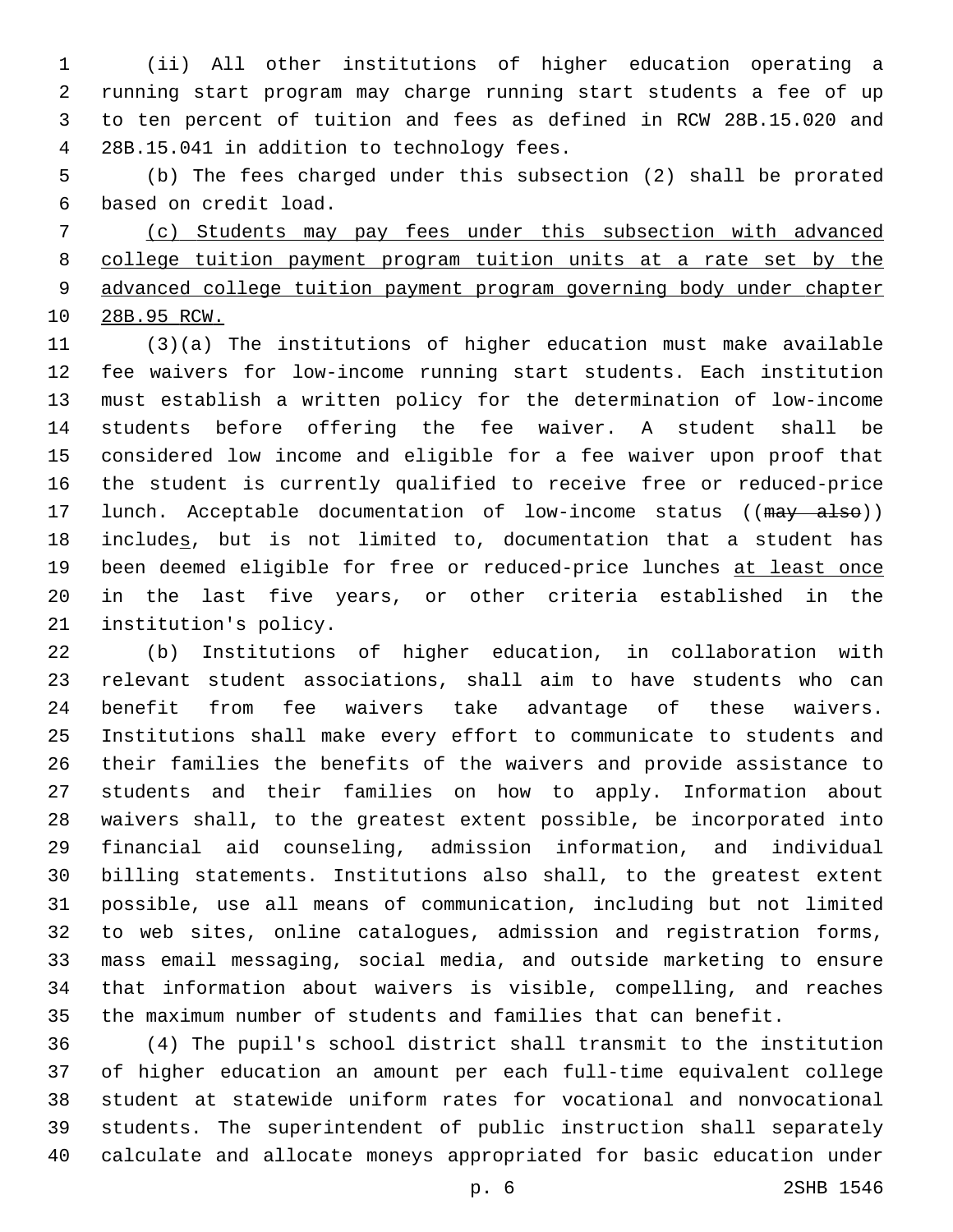RCW 28A.150.260 to school districts for purposes of making such payments and for granting school districts seven percent thereof to offset program related costs. The calculations and allocations shall be based upon the estimated statewide annual average per full-time equivalent high school student allocations under RCW 28A.150.260, excluding small high school enhancements, and applicable rules adopted under chapter 34.05 RCW. The superintendent of public instruction, participating institutions of higher education, and the state board for community and technical colleges shall consult on the calculation and distribution of the funds. The funds received by the institution of higher education from the school district shall not be deemed tuition or operating fees and may be retained by the institution of higher education. A student enrolled under this subsection shall be counted for the purpose of meeting enrollment targets in accordance with terms and conditions specified in the 16 omnibus appropriations act.

17 (((45) The state board for community and technical colleges, in collaboration with the other institutions of higher education that 19 participate in the running start program and the office of the superintendent of public instruction, shall identify, assess, and report on alternatives for providing ongoing and adequate financial support for the program. Such alternatives shall include but are not limited to student tuition, increased support from local school districts, and reallocation of existing state financial support among the community and technical college system to account for differential running start enrollment levels and impacts. The state 27 board for community and technical colleges shall report the assessment of alternatives to the governor and to the appropriate fiscal and policy committees of the legislature by September 1,  $30 \quad 2010.$ ))

 **Sec. 4.** RCW 28B.95.020 and 2012 c 229 s 606 are each reenacted 32 and amended to read as follows:

 The definitions in this section apply throughout this chapter, 34 unless the context clearly requires otherwise.

 (1) "Academic year" means the regular nine-month, three-quarter, or two-semester period annually occurring between August 1st and July 37 31st.

 (2) "Account" means the Washington advanced college tuition payment program account established for the deposit of all money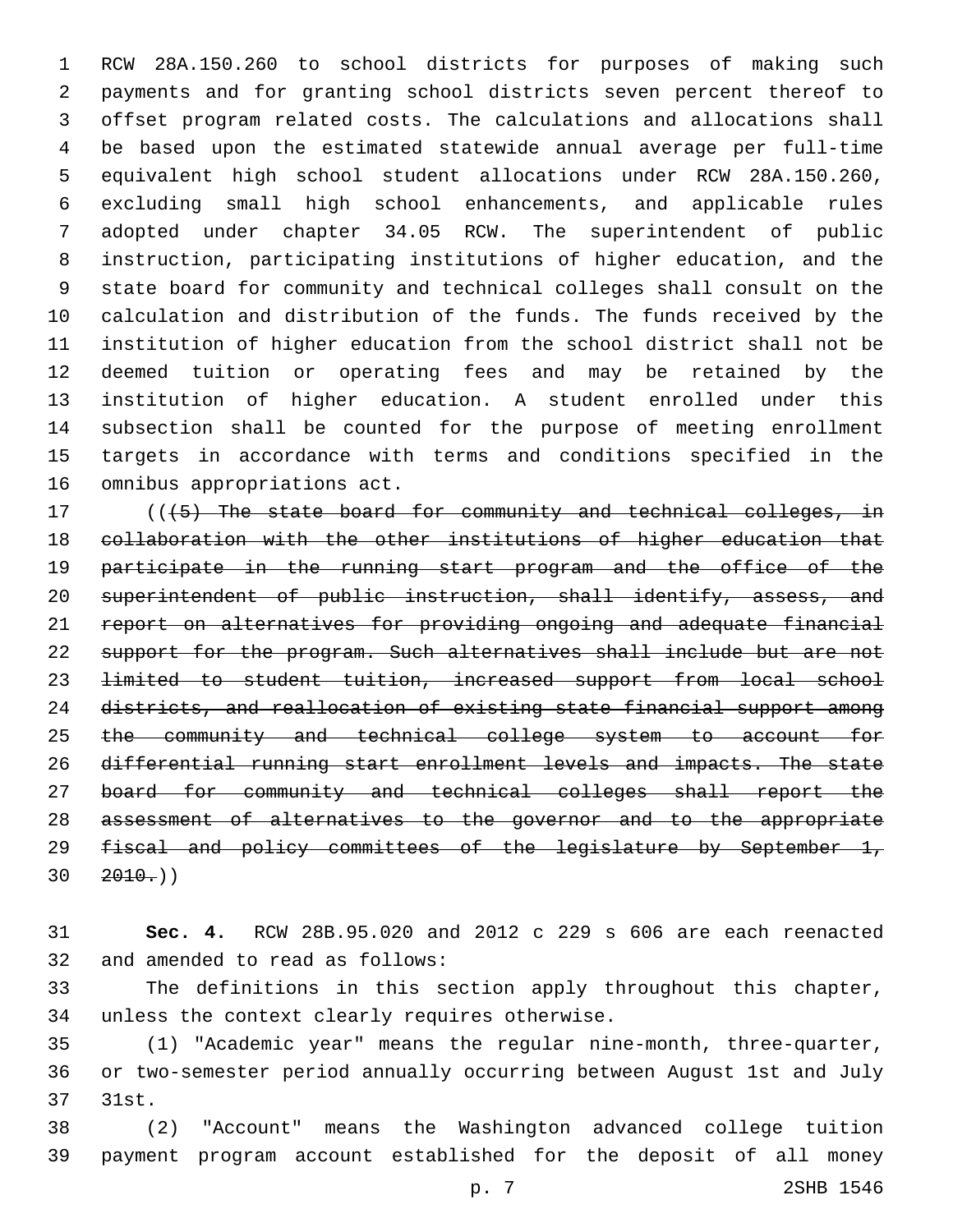received by the office from eligible purchasers and interest earnings on investments of funds in the account, as well as for all expenditures on behalf of eligible beneficiaries for the redemption of tuition units and for the development of any authorized college 5 savings program pursuant to RCW 28B.95.150.

 (3) "Committee on advanced tuition payment" or "committee" means a committee of the following members: The state treasurer, the director of the office of financial management, the director of the office, or their designees, and two members to be appointed by the governor, one representing program participants and one private business representative with marketing, public relations, or 12 financial expertise.

 (4) "Contractual obligation" means a legally binding contract of the state with the purchaser and the beneficiary establishing that purchases of tuition units will be worth the same number of tuition units at the time of redemption as they were worth at the time of the 17 purchase.

18 (5) "Dual credit fees" means any fees charged to a student for participation in college in the high school under RCW 28A.600.290, or running start under RCW 28A.600.310.

 (6) "Eligible beneficiary" means the person for whom the tuition unit will be redeemed for attendance at an institution of higher 23 education, participation in college in the high school under RCW 28A.600.290, or participation in running start, under RCW 25 28A.600.310. The beneficiary is that person named by the purchaser at the time that a tuition unit contract is accepted by the governing body. Qualified organizations, as allowed under section 529 of the federal internal revenue code, purchasing tuition unit contracts as future scholarships need not designate a beneficiary at the time of 30 purchase.

 $((+6))$   $(7)$  "Eligible purchaser" means an individual or organization that has entered into a tuition unit contract with the governing body for the purchase of tuition units for an eligible beneficiary. The state of Washington may be an eligible purchaser for purposes of purchasing tuition units to be held for granting 36 Washington college bound scholarships.

 ( $(\overline{+7})$ )  $(8)$  "Full-time tuition charges" means resident tuition charges at a state institution of higher education for enrollments between ten credits and eighteen credit hours per academic term.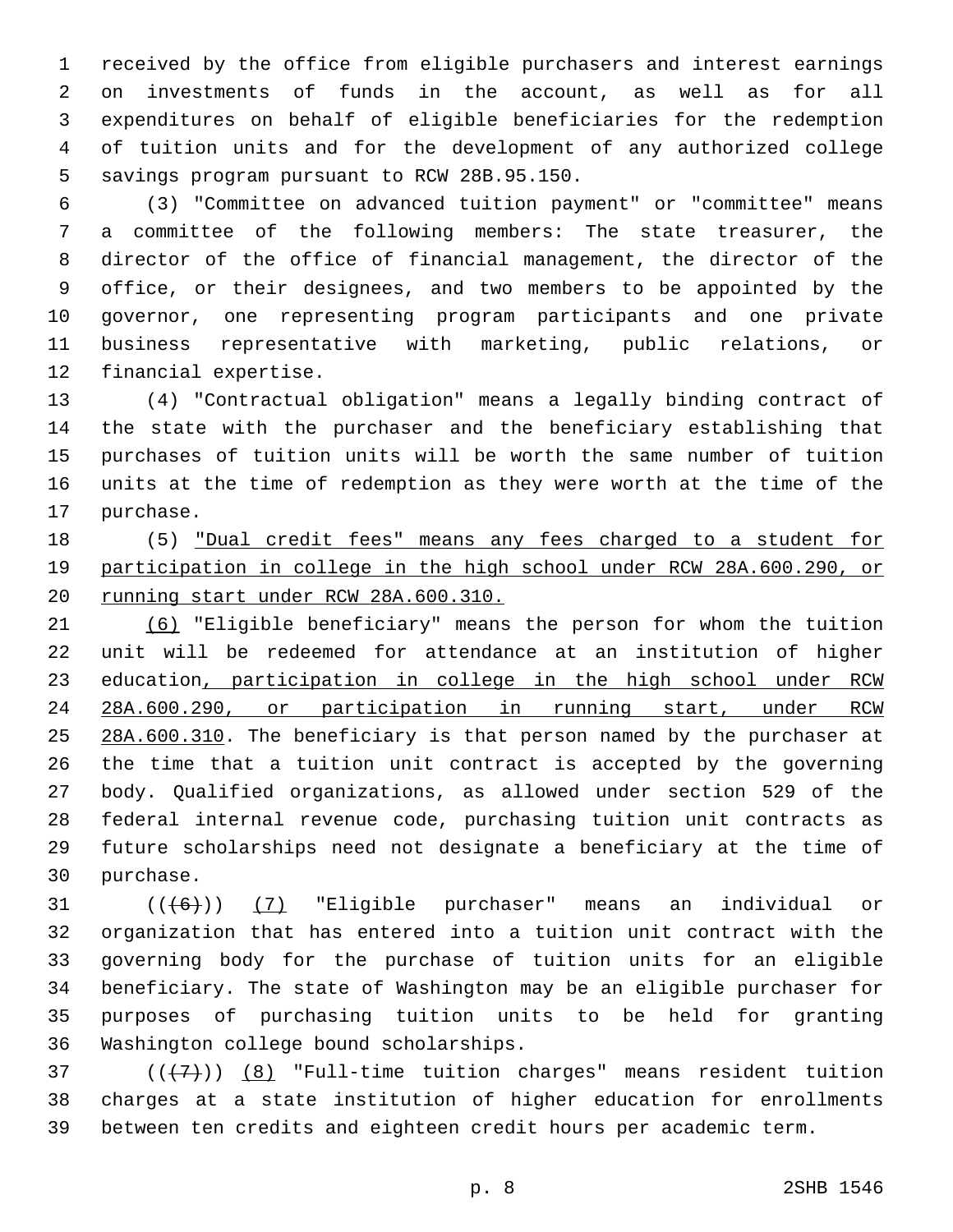1 (((8)) (9) "Governing body" means the committee empowered by the legislature to administer the Washington advanced college tuition 3 payment program.

 (((9))) (10) "Institution of higher education" means an institution that offers education beyond the secondary level and is recognized by the internal revenue service under chapter 529 of the 7 internal revenue code.

8  $((+10))$   $(11)$  "Investment board" means the state investment board 9 as defined in chapter 43.33A RCW.

10 (( $(11)$ )) (12) "Office" means the office of student financial 11 assistance as defined in chapter 28B.76 RCW.

12  $((+12))$  (13) "State institution of higher education" means institutions of higher education as defined in RCW 28B.10.016.

14 (( $(13)$ )) (14) "Tuition and fees" means undergraduate tuition and services and activities fees as defined in RCW 28B.15.020 and 28B.15.041 rounded to the nearest whole dollar. For purposes of this chapter, services and activities fees do not include fees charged for the payment of bonds heretofore or hereafter issued for, or other indebtedness incurred to pay, all or part of the cost of acquiring, constructing, or installing any lands, buildings, or facilities.

 $(1)$  ( $(14)$ )) (15) "Tuition unit contract" means a contract between an eligible purchaser and the governing body, or a successor agency appointed for administration of this chapter, for the purchase of tuition units for a specified beneficiary that may be redeemed at a 25 later date for an equal number of tuition units.

26 (( $(15)$ )) (16) "Unit purchase price" means the minimum cost to purchase one tuition unit for an eligible beneficiary. Generally, the minimum purchase price is one percent of the undergraduate tuition and fees for the current year, rounded to the nearest whole dollar, adjusted for the costs of administration and adjusted to ensure the actuarial soundness of the account. The analysis for price setting shall also include, but not be limited to consideration of past and projected patterns of tuition increases, program liability, past and projected investment returns, and the need for a prudent 35 stabilization reserve.

 **Sec. 5.** RCW 28B.95.030 and 2011 1st sp.s. c 12 s 2 and 2011 1st sp.s. c 11 s 170 are each reenacted and amended to read as follows:

 (1) The Washington advanced college tuition payment program shall be administered by the committee on advanced tuition payment which

p. 9 2SHB 1546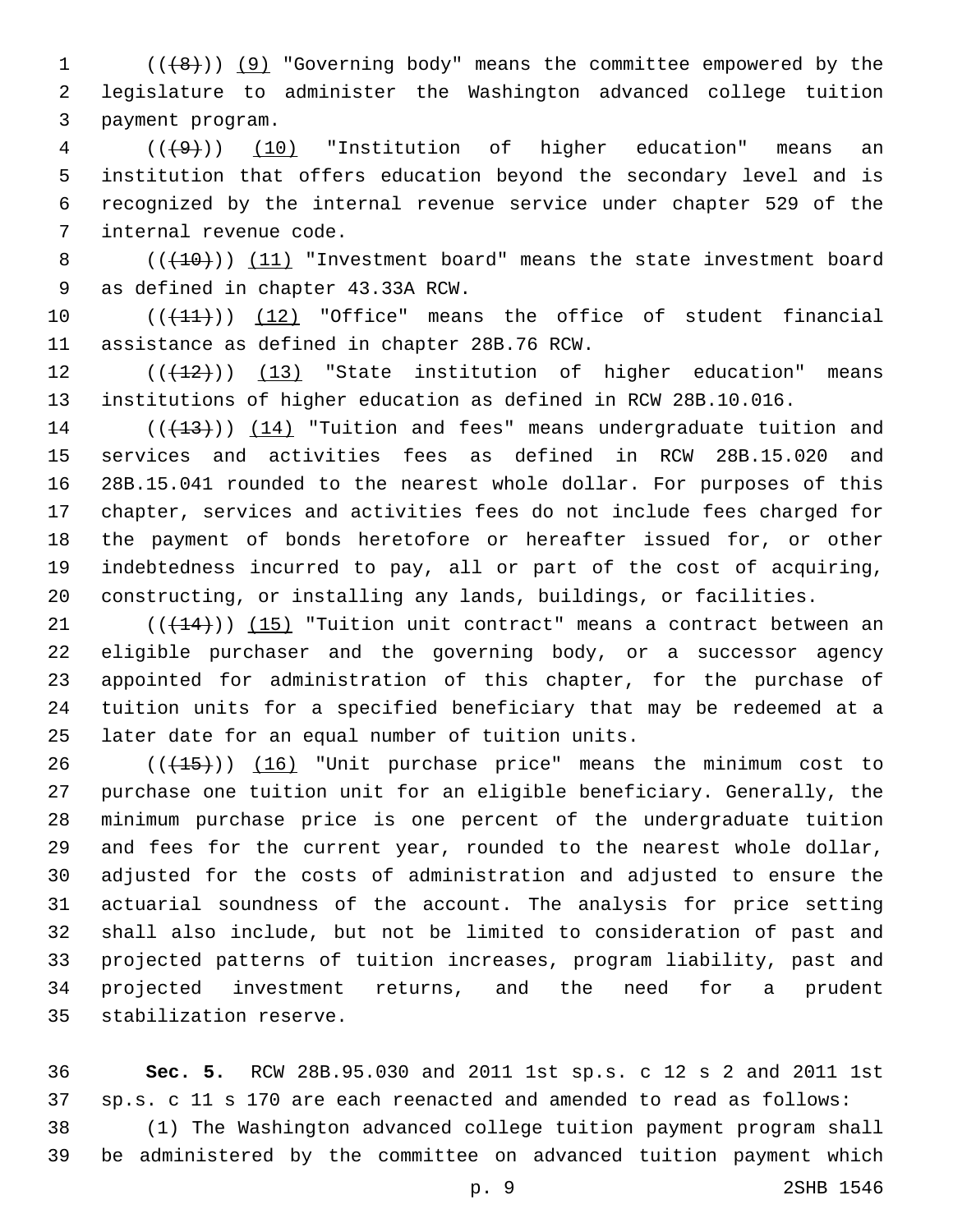shall be chaired by the director of the office. The committee shall 2 be supported by staff of the office.

 (2)(a) The Washington advanced college tuition payment program shall consist of the sale of tuition units, which may be redeemed by the beneficiary at a future date for an equal number of tuition units regardless of any increase in the price of tuition, that may have 7 occurred in the interval.

 (b) Each purchase shall be worth a specific number of or fraction of tuition units at each state institution of higher education as 10 determined by the governing body.

 (c) The number of tuition units necessary to pay for a full year's, full-time undergraduate tuition and fee charges at a state institution of higher education shall be set by the governing body at the time a purchaser enters into a tuition unit contract.

 (d) The governing body may limit the number of tuition units purchased by any one purchaser or on behalf of any one beneficiary, however, no limit may be imposed that is less than that necessary to achieve four years of full-time, undergraduate tuition charges at a state institution of higher education. The governing body also may, at its discretion, limit the number of participants, if needed, to ensure the actuarial soundness and integrity of the program.

 (e) While the Washington advanced college tuition payment program is designed to help all citizens of the state of Washington, the governing body may determine residency requirements for eligible purchasers and eligible beneficiaries to ensure the actuarial 26 soundness and integrity of the program.

 (3)(a) No tuition unit may be redeemed until two years after the 28 purchase of the unit.

 (b) Units may be redeemed for enrollment at any institution of higher education that is recognized by the internal revenue service 31 under chapter 529 of the internal revenue code. Units may also be redeemed to pay for dual credit fees.

 ( $(\overline{b})$ ) (c) Units redeemed at a nonstate institution of higher education or for graduate enrollment shall be redeemed at the rate for state public institutions in effect at the time of redemption.

 (4) The governing body shall determine the conditions under which the tuition benefit may be transferred to another family member. In permitting such transfers, the governing body may not allow the tuition benefit to be bought, sold, bartered, or otherwise exchanged for goods and services by either the beneficiary or the purchaser.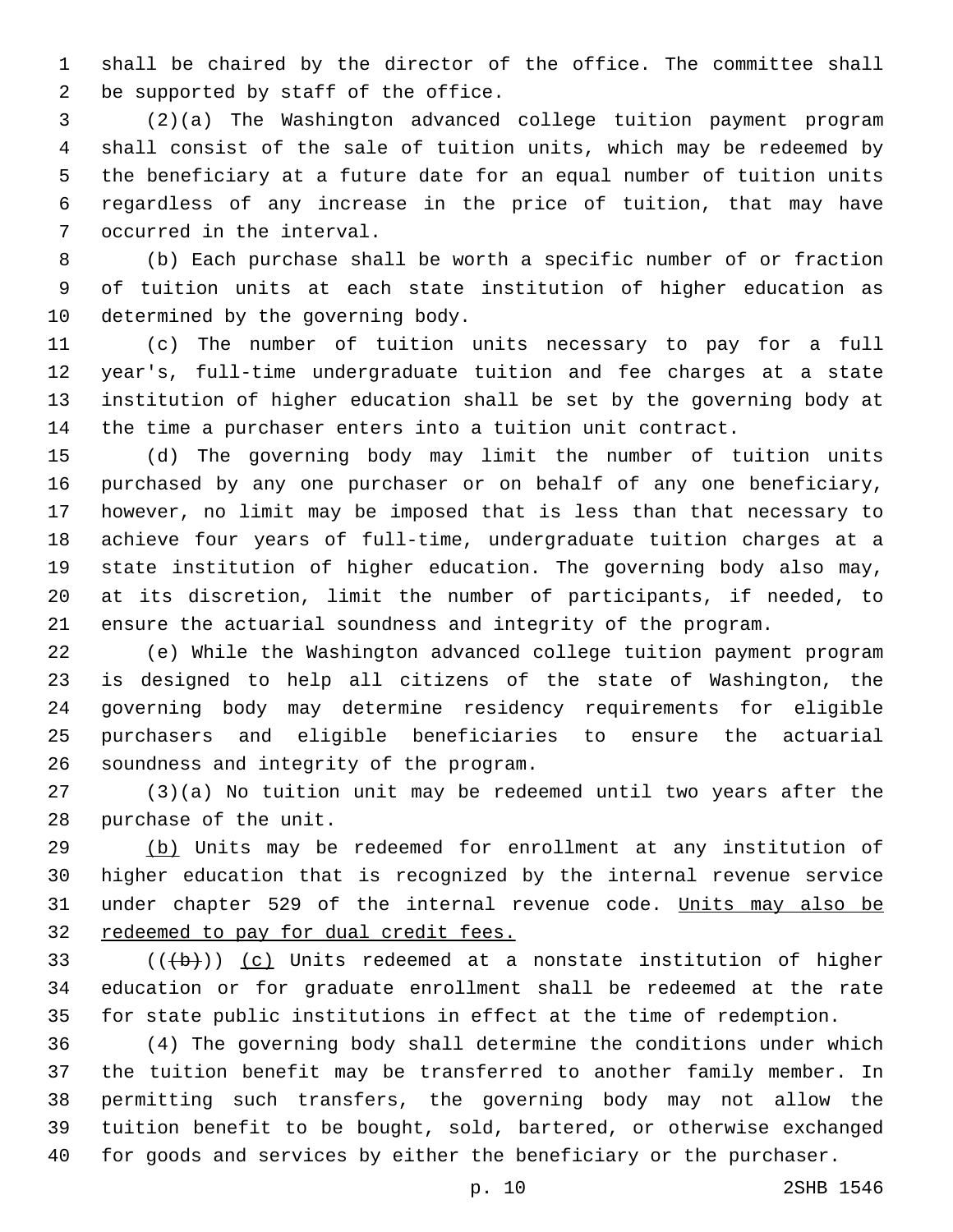(5) The governing body shall administer the Washington advanced college tuition payment program in a manner reasonably designed to be actuarially sound, such that the assets of the trust will be sufficient to defray the obligations of the trust including the costs of administration. The governing body may, at its discretion, discount the minimum purchase price for certain kinds of purchases such as those from families with young children, as long as the actuarial soundness of the account is not jeopardized.

 (6) The governing body shall annually determine current value of 10 a tuition unit.

 (7) The governing body shall promote, advertise, and publicize the Washington advanced college tuition payment program.

 (8) In addition to any other powers conferred by this chapter, 14 the governing body may:

 (a) Impose reasonable limits on the number of tuition units or 16 units that may be used in any one year;

 (b) Determine and set any time limits, if necessary, for the use 18 of benefits under this chapter;

 (c) Impose and collect administrative fees and charges in connection with any transaction under this chapter;

 (d) Appoint and use advisory committees and the state actuary as 22 needed to provide program direction and quidance;

 (e) Formulate and adopt all other policies and rules necessary 24 for the efficient administration of the program;

 (f) Consider the addition of an advanced payment program for room and board contracts and also consider a college savings program;

 (g) Purchase insurance from insurers licensed to do business in the state, to provide for coverage against any loss in connection with the account's property, assets, or activities or to further 30 insure the value of the tuition units;

 (h) Make, execute, and deliver contracts, conveyances, and other instruments necessary to the exercise and discharge of its powers and 33 duties under this chapter;

 (i) Contract for the provision for all or part of the services necessary for the management and operation of the program with other state or nonstate entities authorized to do business in the state;

 (j) Contract for other services or for goods needed by the 38 governing body in the conduct of its business under this chapter;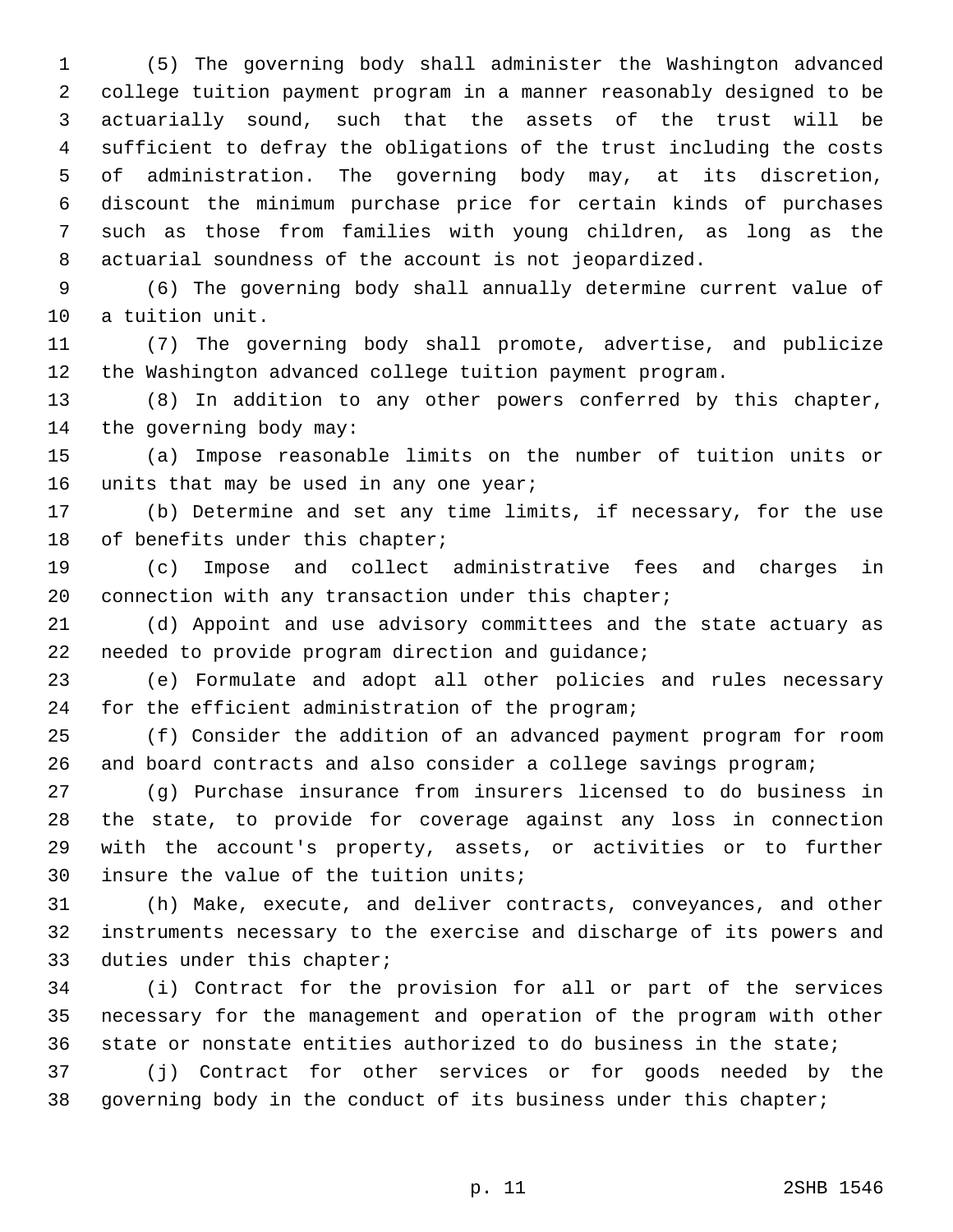(k) Contract with financial consultants, actuaries, auditors, and other consultants as necessary to carry out its responsibilities 3 under this chapter;

 (l) Solicit and accept cash donations and grants from any person, governmental agency, private business, or organization; and

 (m) Perform all acts necessary and proper to carry out the duties and responsibilities of this program under this chapter.

 **Sec. 6.** RCW 28A.600.320 and 2009 c 524 s 4 are each amended to 9 read as follows:

 A school district shall provide general information about the 11 program to all pupils in grades ((ten, eleven, and)) eight through twelve and the parents and guardians of those pupils, including information about the opportunity to enroll in the program through online courses available at community and technical colleges and other state institutions of higher education and including the college high school diploma options under RCW 28B.50.535. To assist the district in planning, a pupil shall inform the district of the pupil's intent to enroll in courses at an institution of higher education for credit. Students are responsible for applying for 20 admission to the institution of higher education.

 **Sec. 7.** RCW 28A.300.118 and 2000 c 126 s 1 are each amended to 22 read as follows:

 (1) Beginning with the 2000-01 school year, the superintendent of public instruction shall notify senior high schools and any other 25 public school that includes eighth or ninth grades of the names and contact information of public and private entities offering programs leading to college credit, including information about online advanced placement classes, if the superintendent has knowledge of such entities and if the cost of reporting these entities is minimal.

 (2) Beginning with the 2000-01 school year, each senior high school and any other public school that includes ninth grade shall publish annually and deliver to each parent with children enrolled in ninth through twelfth grades, information concerning the entrance requirements and the availability of programs in the local area that lead to college credit, including classes such as advanced placement, running start, tech-prep, skill centers, college in the high school, and international baccalaureate programs. The information may be included with other information the school regularly mails to